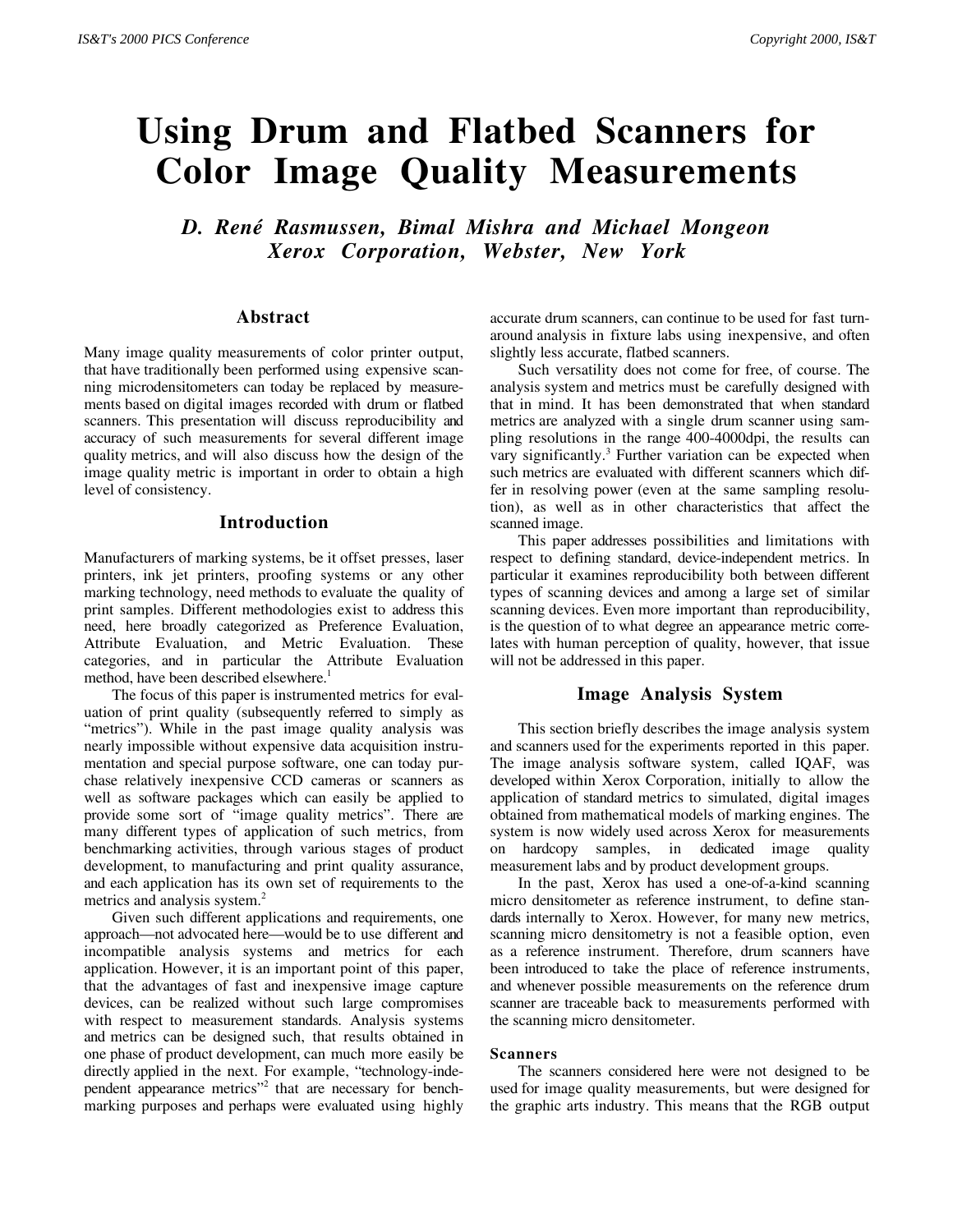of the scanner often is not specified in well-defined physical terms, and the characteristics of the scanner (e.g., aperture size and shape) is often not disclosed by the scanner manufacturer, much less specified. Table 1 shows the scanners typically used with the IQAF system. The scanners made by ScanView are expensive, high-end scanners, used by dedicated IQ measurement labs, while the Umax scanners are relatively inexpensive. This table is not meant to imply that the only or most significant scanner characteristic is the so-called "resolution"—there are other characteristics that are equally or more important.

The "true optical resolution" typically advertised by scanner manufacturers has only little to do with the ability of the scanner to resolve fine details, expressed for example by the modulation transfer function. It refers normally to the sampling resolution, regardless of whether the optical properties of the scanner allows details on that spatial scale to be resolved. (The high sampling resolutions are useful in the graphics industry as an efficient means of enlarging an image).

The drum scanners have a number of advantages over the flatbed scanners. Firstly, the motion quality of the drum scanners is far superior to that of the Umax scanner we have tested (we have not tested motion quality of the F8 flatbed). The drum scanners use photomultiplier tubes as sensors (one for each R/G/B channel), which have excellent noise characteristics and furthermore avoid the cell-to-cell variation of a scan array. The drum scanners use fiber optics to illuminate a small spot on the sample, and has a geometry close to 45˚ (illumination) -  $0^{\circ}$  (sensor) which is a commonly used standard. Contrary to this, the flatbed scanners use fluorescent tubes which illuminate a large part of the image at a less well-defined geometry. As a result of the illumination system in flatbed scanners, they are more susceptible to problems caused by integrating cavity effect, that is, due to light reflected from the print being scanned and subsequent internal reflections in the scanner, the effective illumination intensity of the print sample depends on the image on the sample, and thus can vary across the page.

The main advantage of the flatbed scanners lies in the ease of use. The drum scanners have a small depth of focus, and therefore the print sample must be carefully taped to the drum to ensure the sample is absolutely flat on the drum.

#### **Color Calibrations**

To calculate an appearance metric from an RGB scan it is imperative that the image is converted into a visual color space such as for example CIELab.<sup>2</sup> The transformation function from scanner RGB to CIELab depends not only on the scanner spectral characteristics (illumination, sensor), but also on the spectral characteristics of the sample being scanned, most significantly on the colorants. This means that for a given RGB scanner it is not possible to have a single transformation to CIELab that works for all types of print samples.

As an example, consider measurements of photopic reflectance of magenta on print samples from an Epson Stylus 800 and from a Xerox DocuPrint C55, using a UMax PLII scanner. The transformations from scanner green response to photopic reflectance for the two print samples differ significantly, with up to 40% difference in slope. That difference can translate into a 40% error in magenta uniformity measurements between the two samples. The significance of using color calibrations for scanner image quality measurements has been demonstrated earlier.<sup>4</sup>

IQAF uses several different types of color calibrations to address these problems. In the most general case, where the measured test element contains more than one separation (C,M,Y, or K) 3x3 color transformations are used, which transform RGB values to one of several visual color spaces. In those cases where the test element is known to contain only one colorant (e.g., Cyan), a "monochrome calibration" that utilizes only one scanner channel (e.g., Red) may be used, for example a 1x1 calibration to calculate L\*, or a 1x3 calibration to calculate XYZ. There are trade-offs in whether to use monochrome calibrations, but for example in the case of flatbed scanners where color-color misregistration of the scanner sensors can be significant, monochrome calibrations can improve the accuracy of some measurements.

For a given test pattern, a script is made which specifies the location of all the individual test elements, and which for each test element specifies both the metric to be applied as well as the type of color calibration to be used. A special test pattern, containing 206 different colors, is used to make the color calibrations. This test pattern is first printed under the same conditions as the samples to be measured, then CIELab L\*a\*b\* of the 206 colors are measured with a spectrophotometer, and the samples is scanned under the same conditions as the other test patterns will be. From the CIELab data and the scan file IQAF automatically generates all the necessary calibration files. The accuracy obtained in this way is quite good, typically with an average error of 1-2 ∆E.

Model Type Max sampling resolution (dpi) Illumination ScanView SM4000 Drum 4000 Tungsten ScanView SM11000 Drum 11000 Tungsten ScanView ScanMate F8 Flatbed 4000 Fluorescent Umax PowerLook II Flatbed 600x1200 Fluorescent Umax PowerLook III Flatbed 1200x2400 Fluorescent

**Table 1. Scanner Characteristics**

### **Image Quality Measurements**

Prints were made on a Xerox DocuColor 40 electrophotographic printer, using Xerox Color Xpression paper. Table 1 shows the different types of scanners involved in this study. Six pages of test patterns, including the color calibration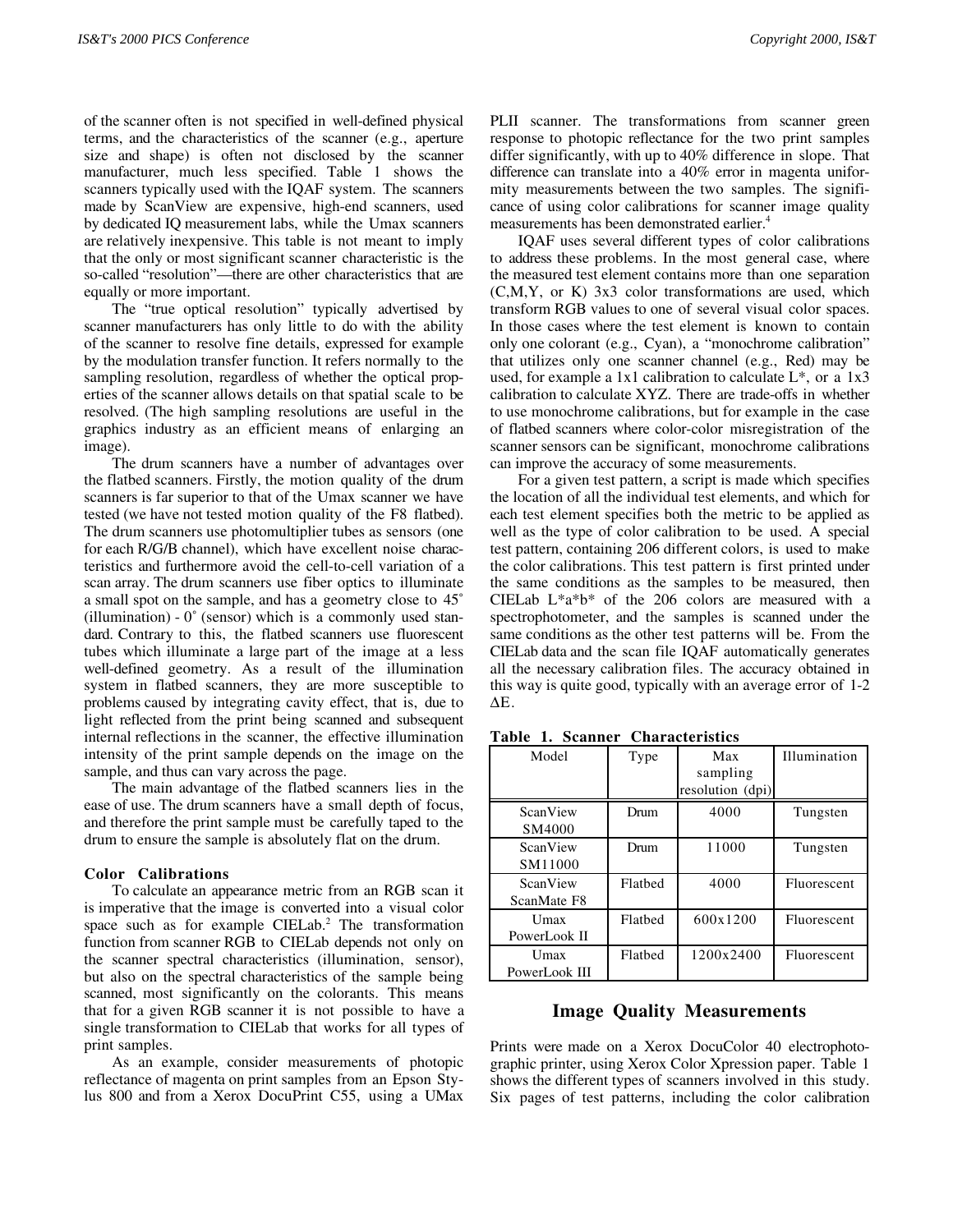test pattern, were printed in 20 copies. All copies were scanned on a ScanMate 4000 ("SM" measurements) and on a single Umax Powerlook III ("UM" measurements), both in our lab. 15 copies were then distributed to 15 different labs within Xerox Corporation (referred to as "user systems"), one copy to each lab, and each lab performed measurements with their own scanner. For the following analysis, we will consider separately the group of users with Umax Powerlook (II or III) scanners, and refer to them as the "USER" group. IQAF provides full automation for scanning and analysis with the Umax scanners, so there is very little chance of operator induced errors in the measurements reported here. (Only a subset, 8-10, of the USER data have yet been analyzed for this paper). For the SM measurements a single set of color calibrations were conducted and applied for all the copies, and similarly a single color calibration was applied for all UM measurements. Each user system was color calibrated independently according to the procedure described previously.

| Scanner     | Sampling (dpi) | Gamma |
|-------------|----------------|-------|
| SM4000      | 600            | 1.8   |
| SM11000     | 600            | 1.8   |
| F8          | 600, 1200      | 1.8   |
| $PL-II$     | 600            |       |
| $PI$ $-III$ |                |       |

**Table 2. Scan Parameters**

The scan parameters are shown in Table 2. All scanners were used with 8bits/channel, although they are all capable of higher bit-depth.

Here we will focus on measurements of two metrics: so-called "HDST" and color-color registration. Other metrics that were evaluated are mottle and graniness in solid and tint areas, streaks and bands and line width.

#### **Results**

#### **Halftone Depletion Surrounding Text (HDST)**

HDST is an Adjacency<sup>1</sup> print quality defect which may be seen near the interface between a high coverage region (e.g. 250% coverage) and a region with much lower coverage. For example, it may be seen as a light halo surrounding solid black text on a halftoned background. Figure 1A shows the analytical test element used to evaluate this print defect. It has 5 horizontal segments with equal amount of C,M,Y from 10% to 50%. Over this background are three vertical line-pairs, also with equal amounts of C,M, Y, and with increasing density. Figure 1B shows a scan of this test element from one of the print samples, where the HDST halo is easily seen.

In addition to the test element shown in Figure 1A, the test pattern contained three more variations of this: one which is rotated by 90 degrees, and two with green background. The four variations are labelled "Ph", "Pv", "Gh", and "Gv".



*Figure 1. Example of test elements used for HDST evaluation. (A) Digital original; (B) Scan of print sample. The HDST defect is most clearly seen as the light halo surrounding the right most line-pair in (B).*

The HDST metric is evaluated independently on each of the 5 background segments. For each segment a background  $L^*$  level is estimated, which corresponds to the  $L^*$  which would be obtained if there were no HDST defect. A high-frequency blurring is applied, corresponding to the human visual response at 40cm viewing distance. Then the excess L\* above the background level is integrated and taken as a measure of the HDST. Since the image contains more than one separation, all scanner channels are used in the calibration to L\*. Figure 2 shows results from the reference drum scanner over all 20 print samples (a total of 20x4x5=400 HDST measurements). At each coverage, the average HDST over the 20 copies is plotted for the four test element variations. At each data point the standard deviation over the 20 copies is shown as an error bar. In Table 3 this is summarized: "Range(SM)" is the range as seen in Figure 2, and "SD(SM)" is the average standard deviation for the 20 data points in Figure 2.



*Figure 2. SM measurements of HDST. The error bars show the standard deviation over 20 copies all measured with SM drum scanner.*

To examine reproducibility of this measurement with respect to drum scanners as a reference device, Figure 3 shows results the from two drum scanners measuring a single print sample. Not only is there an excellent correlation  $(R<sup>2</sup>=0.98)$ , but the results are nearly identical.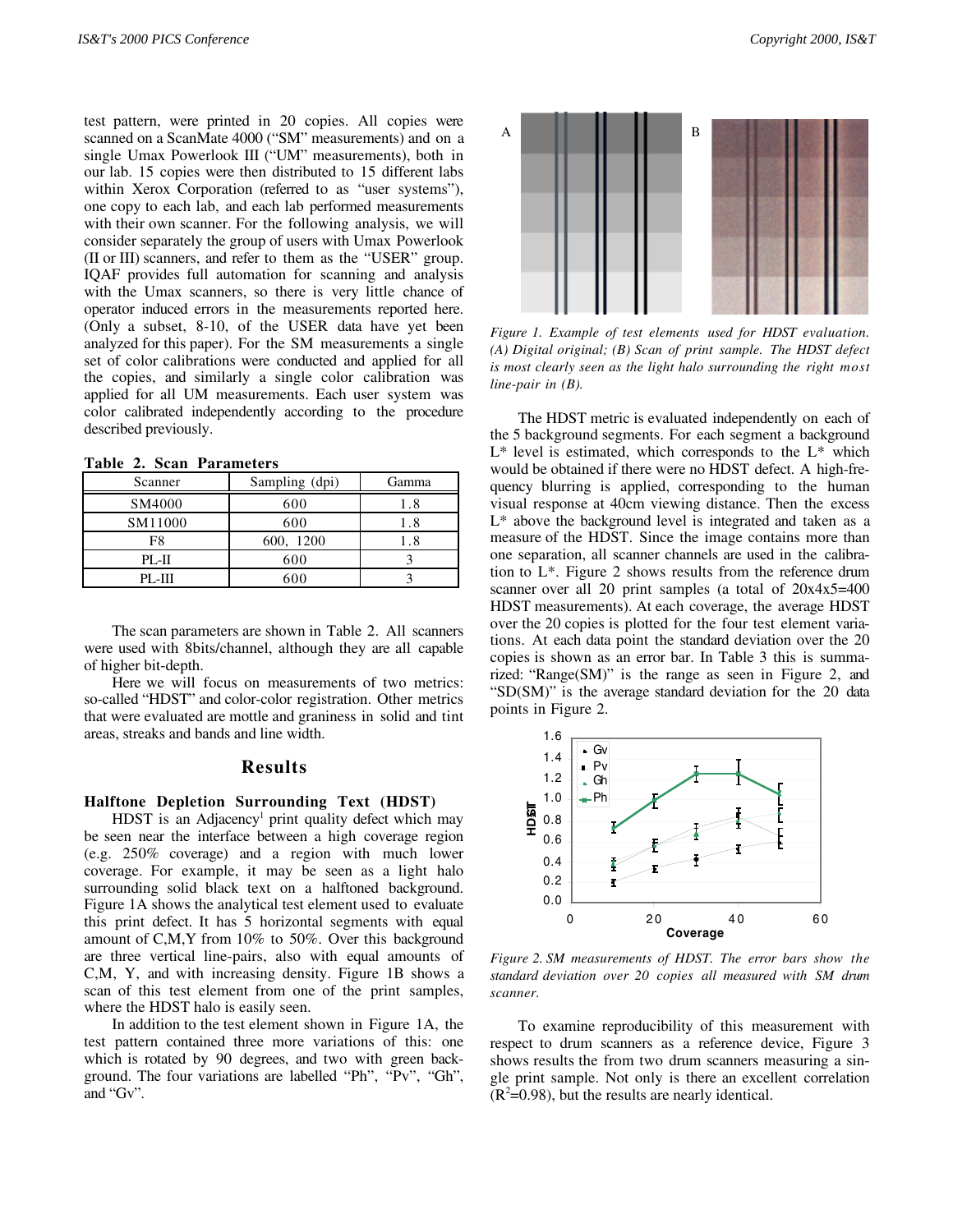

*Figure 3 Comparison of measurements performed on different drum scanners.*

Figure 4 compares measurements from a single Umax PowerLook III (UM) to drum scanner SM, over 15 copies (300 HDST measurements). Again there is a good correlation  $(R^2=0.94)$ , but here the UM measurements deviate systematically from the SM measurements (roughly 20% smaller). To use the UM scanner for measurements we must assume the regression fit shown in Figure 4, and can then estimate the "true" HDST as defined by the SM. If this procedure is applied to the data in Figure 4, the RMS error between the estimated HDST and the true HDST is 0.08. Such an error in HDST is acceptable for most purposes. In Table 3 "RMS(UM)" is the RMS of the error in estimating SM values from the UM measurements.



*Figure 5 Comparison of measurements on multiple UMAX flatbed scanners (USERS) and single flatbed (UM)*

In Table 3, "RMS(USER)" is a measure of the accuracy with which SM reference measurements can be estimated from USER measurements, by using the linear regression that was determined from the UM measurements alone (Figure 4).

#### **Color-to-Color Registration**

Color registration is measured using a test element as shown (400% magnified) in Figure 6 (and a variation obtained by 90 degree rotation). The results are the offsets between each of C, M, and Y relative to K. This metric does not directly express a human image quality observable, and falls in the category of "diagnostic metrics".2



*Figure 4 Comparison of measurements with single flatbed (UM) and drum scanner (SM) over 15 copies.*

Figure 5 shows measurements on a variety of UMAX flatbed scanners (USER) plotted against measurements on the reference UM flatbed scanner. Those USER data points which come from UMAX PL-III are marked separately, however, there is no statistically significant difference between the two groups of USER measurements. We see an excellent agreement between all the Umax scanners, although with a consistent deviation from the reference values.



*Figure 6 Test element used for measurement of color-tocolor registration, shown at 400% magnification. The lines in the lower half are K only. In the upper half, the lines are: 2K, 2C, 2M, 2Y, and 2K.*

The metric determines 20 centroid locations in the horizontal direction, 10 of the lines in the upper half of the image, and 10 of the lines in the lower half. By comparison of centroid locations of the C, M, and Y lines in the upper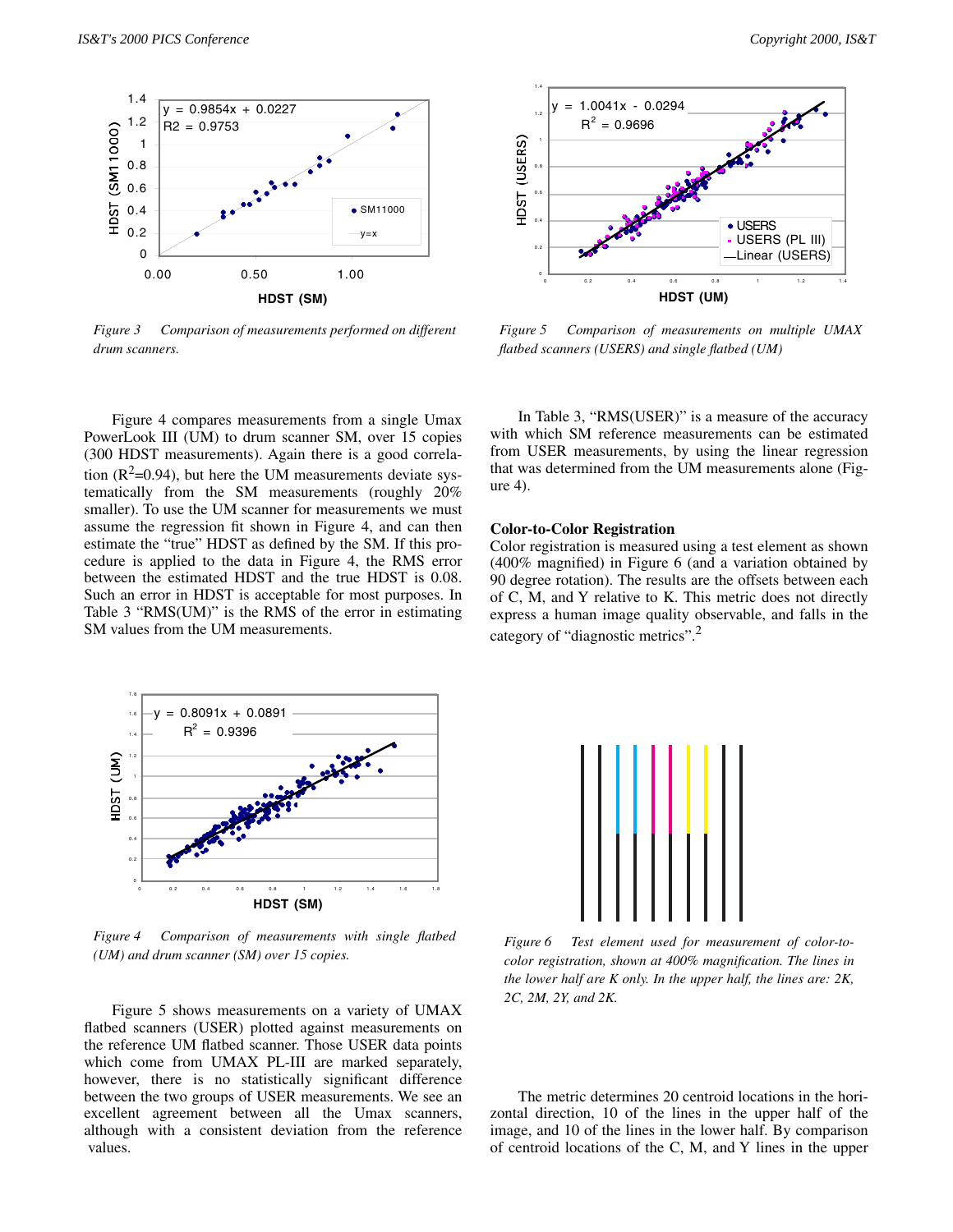half, to the centroid locations of the corresponding K lines in the lower half, the misregistrations relative to K can be determined. The 2 outer K lines on both sides are used to make corrections for skew introduced during the scanning process. The analysis of each color is done entirely based on a single scanner channel, for example the determination of Cyan to black registration utilizes exclusively the Red scanner channel, and in that way the measurement is not affected by misregistration between the scanner channels. There is no color calibration required for this metric. This approach can determine color misregistration far more accurately than the scanner sampling resolution would seem to indicate.

Each set of test patterns contains 6 instantiations of the test element. Figure 7 shows roughly 50 measurements of C-K misregistrations, measured with the UM and with the SM. The results are nearly identical, and in Table 3 the "RMS(UM)" is a measure of the direct discrepancy between UM and SM, without any correlation correction.

Figure 8 shows a similar comparison between 8 different USER results and the UM results, and again the agreement is excellent.



*Figure 7. Comparison of cyan color registration measurements on a single flatbed (UM) versus a drum scanner (SM). A total of 50 measurements.*



*Figure 8. Comparison of cyan color registration measurements on 8 different flatbed scanners (USERS) versus a single reference flatbed scanner (UM). A total of 48 measurements.*

## **Discussion**

The results from the two metrics, HDST and color registration, were both encouraging, but different. In both cases the conclusion is that even the relatively inexpensive flatbed scanners used here can provide reliable measurements, but in the case of HDST the measurements are device-dependent, and require a drum scanner to establish a reliable reference measurement system. For color registration measurement it is most plausible that the flatbed scanners will provide accurate measurements even if another printing technology is being evaluated, but for HDST the correlation between UM and SM measurement might depend on the printing technology to some degree, and it is important to use the drum scanner as a reference.

The discrepancy between the HDST measurements is too large to be explained by inaccuracies in the color calibration. A possible cause is the integrating cavity effect (ICE), which affects the UM scans. ICE causes regions in the image which are closer to dark image regions, to be recorded by the scanner as darker than they really are. This means that on the UM scanner, the region surrounding the line-pairs can be expected to be recorded with higher density, than they really have, which would tend to cancel out part of the HDST halo, leading to lower HDST values.

Relatively inexpensive flatbed scanners can be used, but not always without a correlation function (or "fudge factor") if the results are to correspond to standard measurements. An alternative to such "fudge factors" is to perform spatial corrections on the scanned image before further processing, or to otherwise take the device characteristics into account during the evaluation of the metric.

One example of such pre-processing is integrating cavity correction, in which a scanner characterization is performed once, and subsequently is applied as an imagedependent correction before color calibration and metric evaluation. As another example, consider a metric which involves blurring the image according to the human visual perception, before further analysis.<sup>2,5</sup> In this case, the amount of blurring can be adjusted to compensate for the scanner MTF, and thus reduce device-device variations caused by differences in MTF.

**Table 3. Overview of Metric Comparison.**

| Metric      | Range (SM)   | SD(SM) | RMS (UM)   | <b>RMS</b>  |
|-------------|--------------|--------|------------|-------------|
|             |              |        |            | (USER)      |
| <b>HDST</b> | $0.2$ to 1.4 | 0.06   | 0.08       | 0.07        |
| Cyan        | ±100         | N/A    | 2 (direct) |             |
| reg.[um]    |              |        |            | (direct)    |
| Magenta     | ± 60         | N/A    | 2 (direct) | 2 (direct)  |
| reg.[um]    |              |        |            |             |
| Yellow      | ± 60         | N/A    | 9 (direct) | 12 (direct) |
| reg.[um]    |              |        |            |             |